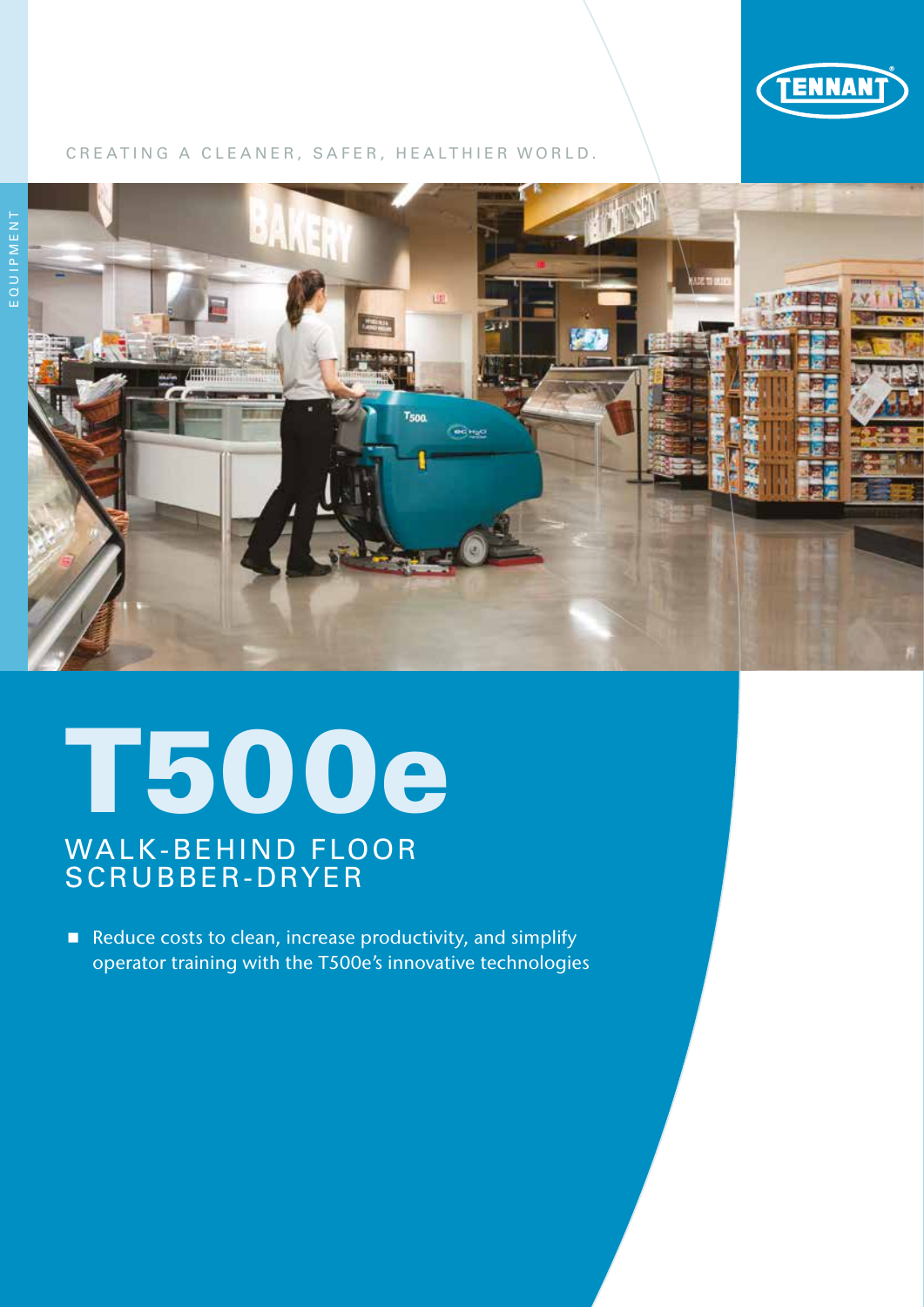## IMPROVE THE EFFECTIVENESS OF YOUR CLEANING RESOURCES, INVESTMENTS, AND OPERATIONS WITH A NEW SUITE OF TECHNOLOGIES





- Reduce costs to clean, increase productivity, and simplify operator training with the T500e's suite of innovative technologies, such as optional ec-H2O NanoClean<sup>™</sup>, IRIS® Fleet Manager, or Smart-Fill™ automatic battery watering.
- **Effectively remove floor finish without expensive stripping chemicals and** improve cleaning performance with the orbital cleaning head option, featuring optimal down pressure and high RPMs.
- Reduce risk of slips and falls with a redesigned squeegee and integrated p-trap that improves water pick up and prevents water from dripping on the floor after cleaning.
- $\blacksquare$  Reduce the risk of contact with dirty recovery water and decrease the need for secondary cleaning operations caused from spills with optional flow control valve.
- Charge batteries safely with the lid closed with on-board charger fan and integrated venting.
- Optimise long-term performance of wet batteries with Smart-Fill<sup>™</sup> automatic battery watering system.
- Help prevent breakdowns and simplify preventive maintenance and training requirements with yellow touch points.

## INNOVATIVE, EXCLUSIVE TECHNOLOGIES



Smart-Fill™ makes battery maintenance safer by removing the task of checking, opening, and filling wet batteries.



Increase productivity, reduce cost to clean and make informed decisions with intelligent insights from IRIS® Fleet Manager.



ec-H2O NanoClean™ technology electrically converts water into an innovative cleaning solution that cleans effectively, saves money, improves safety, and reduces environmental impact compared to daily cleaning floor chemicals and methods.\*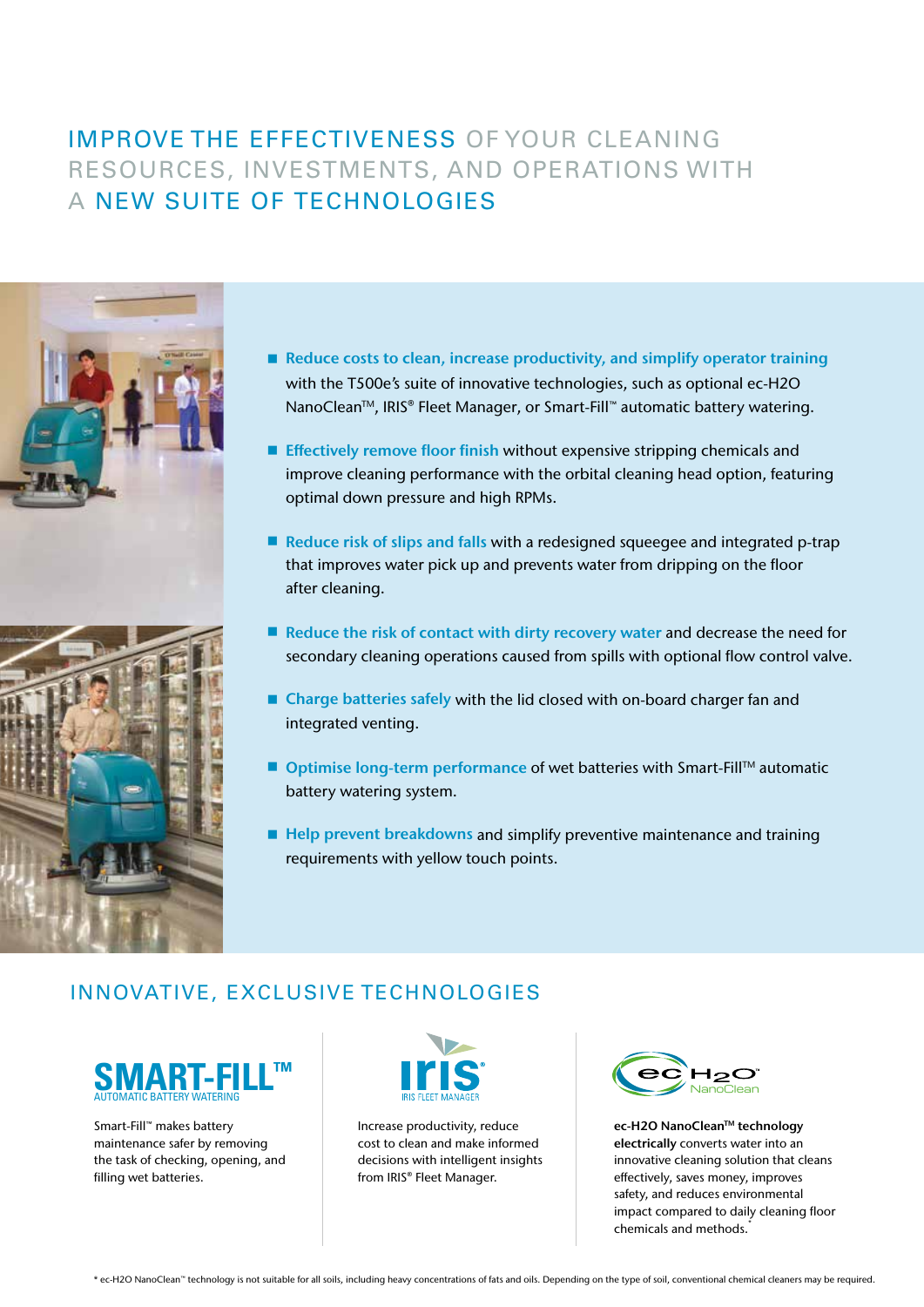### INSIDE THE

# T500e



scrubbing functions on dry batteries and a control panel alert notifies operators when the distilled water tank is low

### Orbital scrubbing is ideal for daily cleaning of floors and sideboards.

and gimbal mount heads



### TENNANT*TRUE*® PARTS AND SERVICE

- Reduce rework, labor and safety costs by using only Tennant*True* parts and service.
- **Leverage the knowledge and** experience of over 220+ factory trained Tennant service technicians that utilize only Tennant*True* parts to ensure optimal cleaning performance.
- Select from a wide array of Tennant*True* service plans designed to meet your cleaning equipment needs – whether that includes peace of mind and budget control, speed of response or uptime.